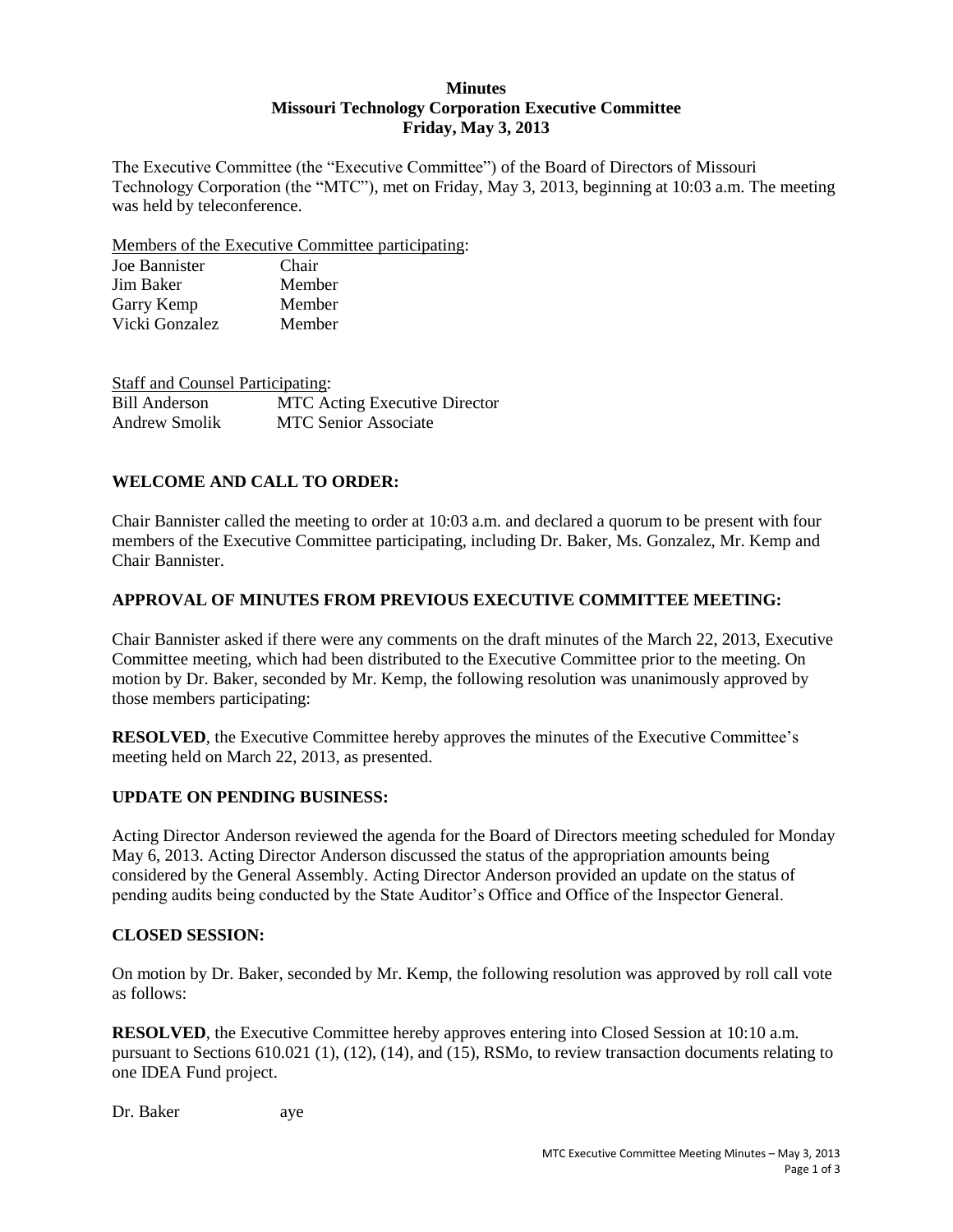| Mr. Kemp               | aye |
|------------------------|-----|
| Ms. Gonzalez           | aye |
| <b>Chair Bannister</b> | aye |

On motion by Dr. Baker, seconded by Ms. Gonzalez, the following resolution was approved by roll call vote as follows:

**RESOLVED**, the Executive Committee approves reconvening from Closed Session at 10:25 a.m.

| Dr. Baker       | aye |
|-----------------|-----|
| Mr. Kemp        | aye |
| Ms. Gonzalez    | aye |
| Chair Bannister | aye |

Chair Bannister reported that the Executive Committee took no action in the Closed Session after a discussion confined to the matter stated above. The Executive Committee continued its discussion in open session.

#### **REVIEW IDEA FUND TRANSACTION DOCUMENTS:**

On motion by Ms. Gonzalez, seconded by Dr. Baker, the following resolutions were unanimously approved by those members participating:

**RESOLVED**, the Executive Committee on behalf of the MTC Board hereby approves the transaction documents for an investment by MTC in an amount up to \$375,000.00 in membership units and warrants to purchase membership units issued by Dermelle LLC pursuant to Seed Capital Co-Investment Application 2012-04-024 in substantially the form presented;

**FURTHER RESOLVED**, the Executive Committee on behalf of the MTC Board hereby authorizes the MTC Acting Executive Director to execute and deliver on behalf of the MTC all documents relating to such investment on behalf of the MTC; and

**FURTHER RESOLVED**, the Executive Committee on behalf of the MTC Board hereby authorizes the MTC Acting Executive Director on behalf of the MTC to negotiate, amend, and approve any and all agreements, documents or instruments and to take such other actions as may be required or desirable in connection with, or in furtherance of the above investment.

On motion by Dr. Baker, seconded by Mr. Kemp, the following resolutions were unanimously approved by those members participating:

**RESOLVED**, the Executive Committee on behalf of the MTC Board hereby approves the transaction documents for a convertible loan by MTC in the amount of \$75,000 pursuant to TechLaunch Application 2012-05-007 (Generico, LLC) in substantially the form presented;

**FURTHER RESOLVED**, the Executive Committee on behalf of the MTC Board hereby authorizes the MTC Acting Executive Director to execute and deliver on behalf of the MTC all documents relating to such convertible loan on behalf of the MTC; and

**FURTHER RESOLVED**, the Executive Committee on behalf of the MTC Board hereby authorizes the MTC Acting Executive Director on behalf of the MTC to negotiate, amend, and approve any and all agreements, documents or instruments and to take such other actions as may be required or desirable in connection with, or in furtherance of the above loan.